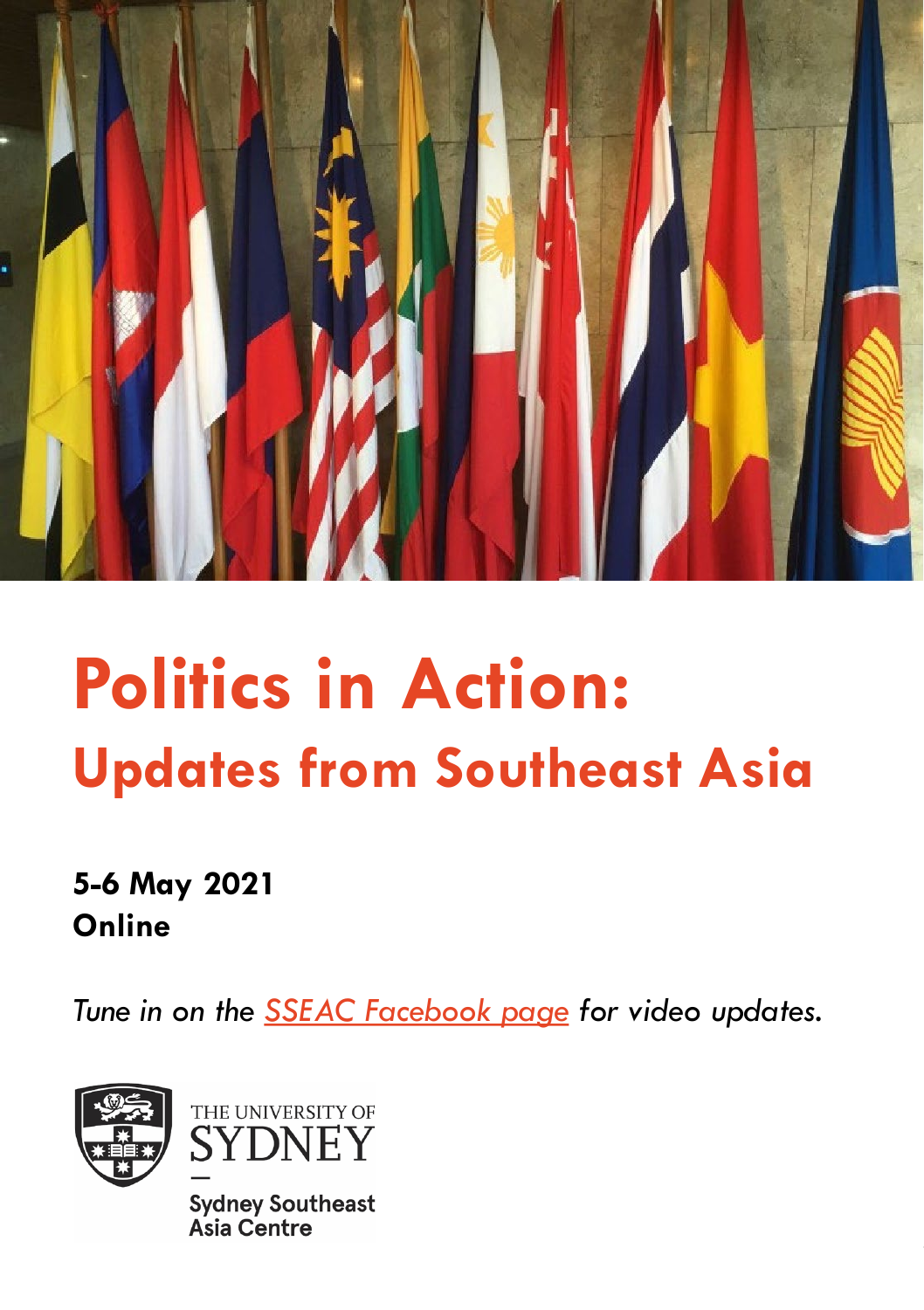#### **Sydney Southeast Asia Centre**

*The Sydney Southeast Asia Centre is forging Australia's relationship with one of the world's fastest growing regions by educating students and building new partnerships with academics and governments based on research excellence.* 

*With more than 400 academics across all faculties and schools working on and in Southeast Asia, the University of Sydney has one of the highest concentrations of regional expertise in the world.*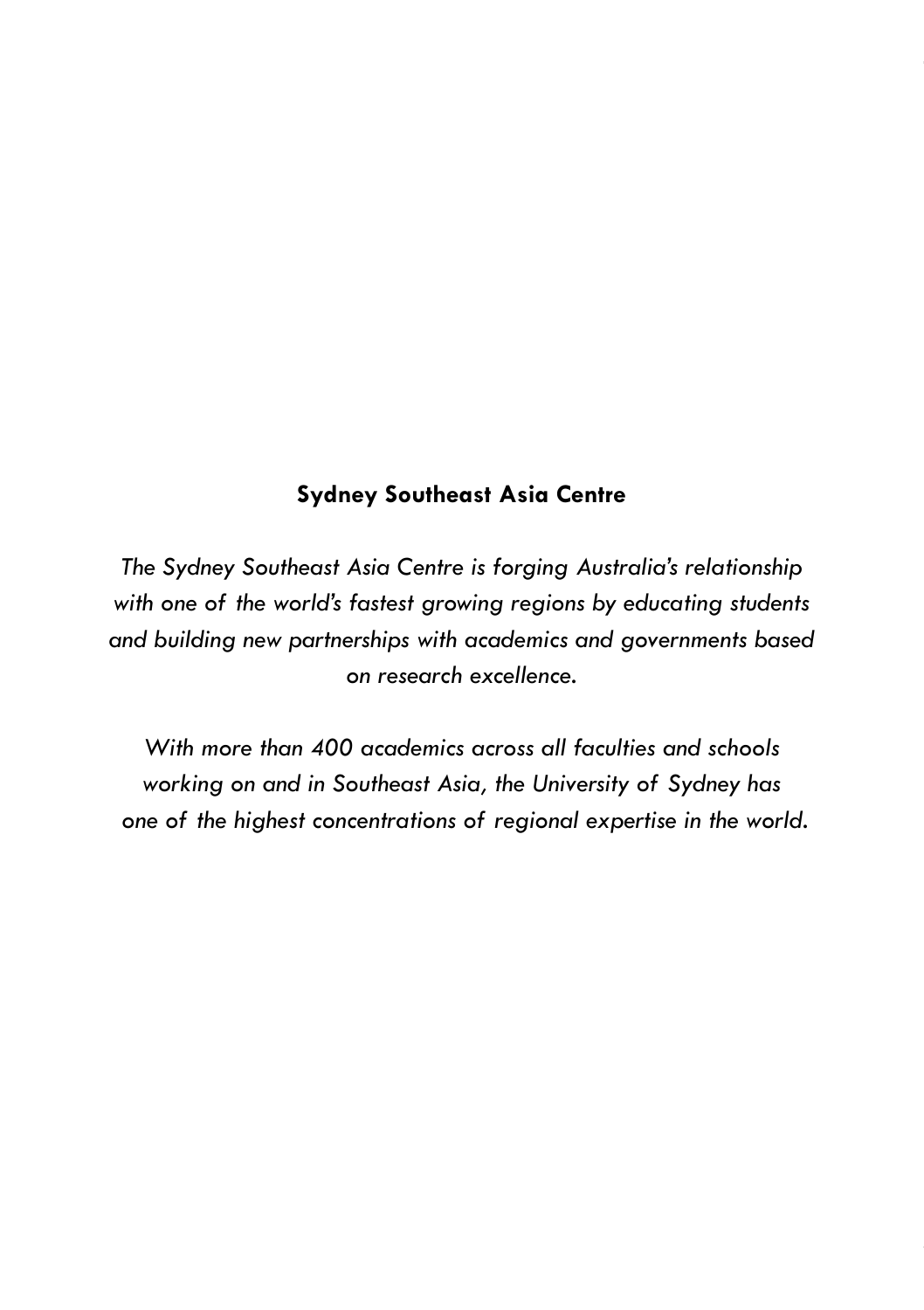## **Event proceedings**

In this public forum, invited experts will provide an analysis of the current political situation in Cambodia, Indonesia, Myanmar, the Philippines, Singapore and Thailand and discuss the broader implications of events in these countries for our region.

Each of our country-specialists will present for up to 15 minutes, followed by a short Q&A session. They are instructed to pitch their talk to an interested, but not necessarily academic, audience so the talks are able to be enjoyed by a wide range of people. These talks should be particularly valuable to non-political scientists working in one or more Southeast Asian countries.

All videos recorded as part of Politics in Action 2021 will be made available for public viewing on our [Facebook page](https://www.facebook.com/sydneysoutheastasiacentre/) and our YouTube channel. [Find all the links on the Politics in Action webpage.](https://www.youtube.com/channel/UC8Ywbmz8Yq-bKtJR7KdNjkw?view_as=subscriber)

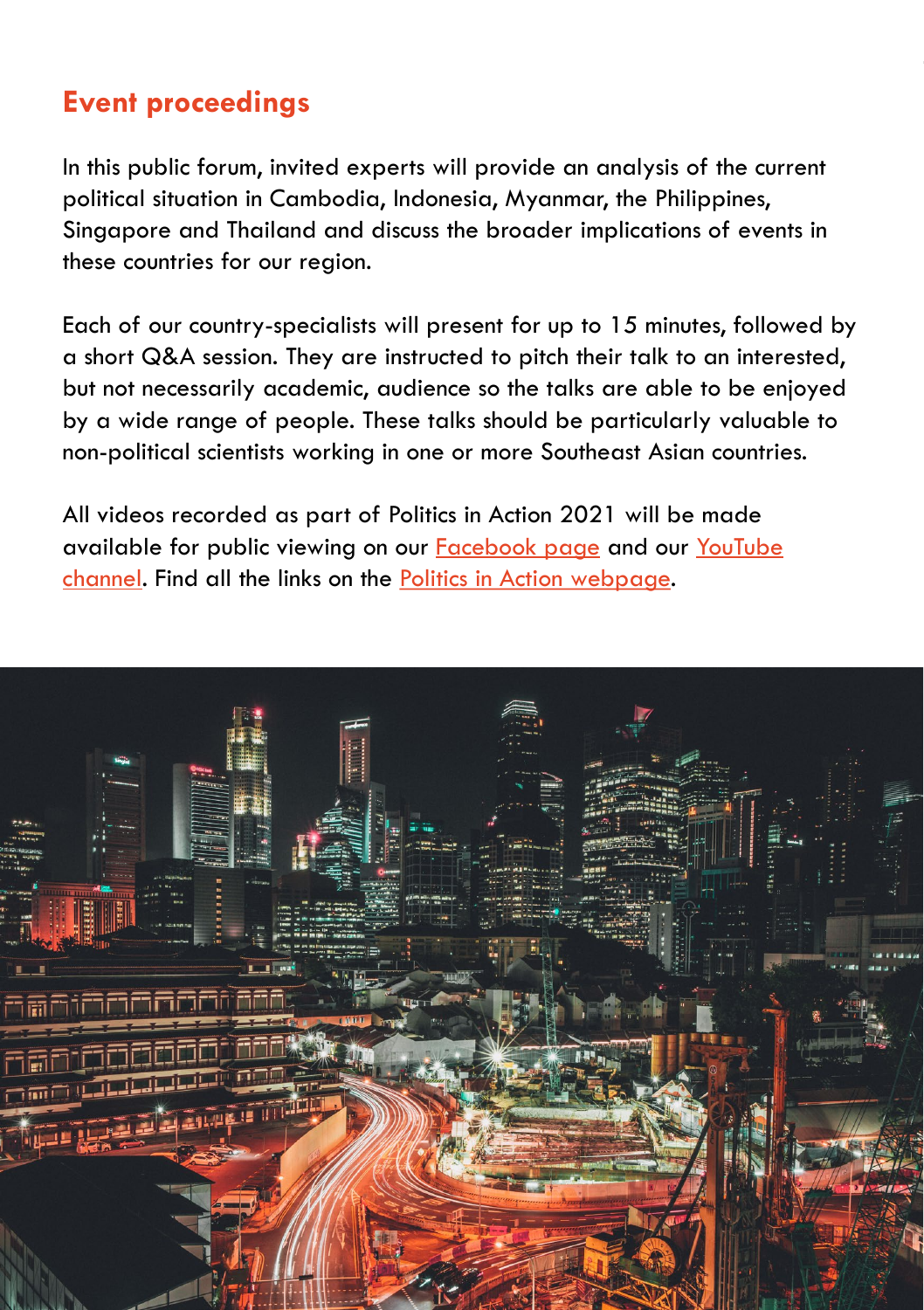## **Program:**

| <b>Date</b>  | <b>Time</b><br>(CEST) | <b>Time</b><br>(SGT) | Time<br>(AEST)     | <b>Topic</b>    | <b>Presenter</b>          | Link           |
|--------------|-----------------------|----------------------|--------------------|-----------------|---------------------------|----------------|
| Wed. 5 May   | $9:00$ am             | 3:00 <sub>pm</sub>   | 5:00pm             | Singapore       | Dr Elvin Ong              | bit.ly/PiASGP  |
| Wed. 5 May   | $9:30$ am             | 3:30 <sub>pm</sub>   | 5:30pm             | Indonesia       | Dr Burhanuddin Muhtadi    | bit.ly/PiAInd  |
| Wed. 5 May   | 10:00am               | 4:00pm               | 6:00 <sub>pm</sub> | Cambodia        | Dr Astrid Norén-Nilsson   | bit.ly/PiACam  |
| Thurs. 6 May | $9:00$ am             | 3:00 <sub>pm</sub>   | 5:00pm             | Myanmar         | Prof Melissa Crouch       | bit.ly/PiAMMR  |
| Thurs. 6 May | $9:30$ am             | 3:30 <sub>pm</sub>   | 5:30pm             | Philippines     | Prof Maria Ela L. Atienza | bit.ly/PiAPhil |
| Thurs. 6 May | 10:00am               | 4:00 <sub>pm</sub>   | 6:00 <sub>pm</sub> | <b>Thailand</b> | Prof Duncan McCargo       | bit.ly/PiAThai |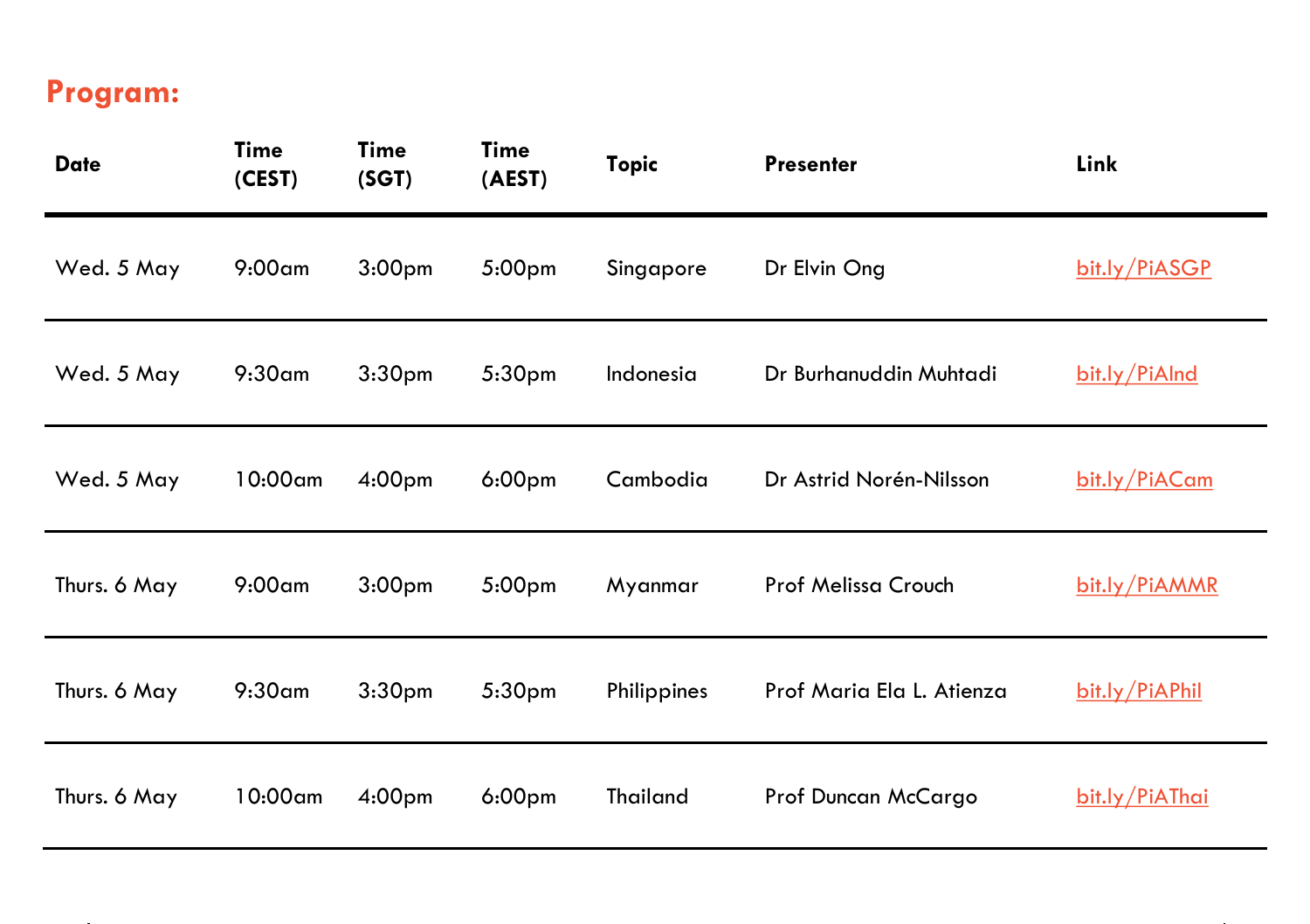## **Cambodia**

## **Dr Astrid Norén-Nilsson** University of Lund

Astrid Norén-Nilsson is an Associate Senior Lecturer at the Centre for East and South-East Asian Studies at Lund University since 2016. She received her Ph.D. in Politics & International Studies (2013) from the University of Cambridge, UK, where she was a Gates Scholar. She was a research fellow at the Royal Netherlands Institute of Southeast Asian and Caribbean Studies (KITLV), Leiden, the Netherlands, 2013-15. Her scholarship focuses on the politics of Cambodia in the post-conflict reconstruction era (1993 -). Her research interests include democratic change, nationalism, the politics of memory, and emerging notions of citizenship and social change in Southeast Asia.

## **Indonesia**

### **Dr Burhanuddin Muhtadi** Syarif Hidayatullah State Islamic University

Burhanuddin Muhtadi is a Senior Lecturer at the Faculty of Social and Political Sciences, Syarif Hidayatullah State Islamic University, Jakarta. He is also an executive director of the Indonesian Political Indicator (*Indikator Politik Indonesia*) and the Director of Public Affairs at the Indonesian Survey Institute (*Lembaga Survei Indonesia, LSI*). His research interests include political Islam, voting behaviour, clientelism, democracy and social movements.

#### **Twitter:** @BurhanMuhtadi



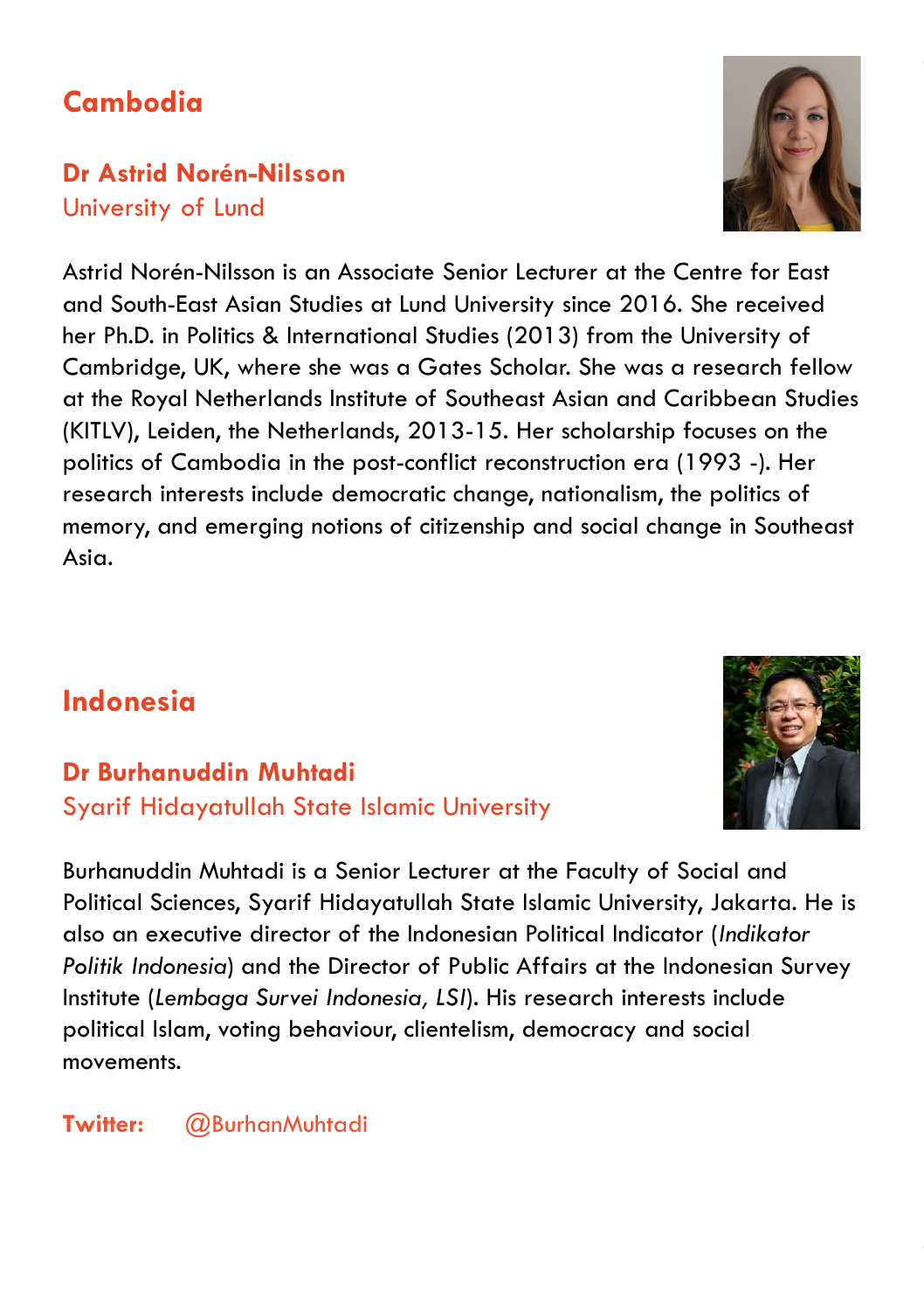## **Myanmar**

**Professor Melissa Crouch** UNSW Sydney

Melissa Crouch is Professor and Associate Dean Research at the Faculty of Law & Justice at the University of New South Wales. She leads the Southeast Asia Law & Policy Forum. Melissa's research focuses on comparative constitutional law, law and society, and law and religion in Southeast Asia.

**Twitter:** @MelissaACrouch

## **The Philippines**

#### **Professor Maria Ela L. Atienza** University of the Philippines, Diliman

Maria Ela L. Atienza, PhD is Professor at the Department of Political Science, University of the Philippines (UP) Diliman. She is the Editor of the *Philippine Political Science Journal* and Co-Convenor of the UP Center for Integrative and Development Studies' Program on Social and Political Change. She also served as Chair of the Department of Political Science (2016-19), Director of the UP Third World Studies Center (2010-13), and President of the Philippine Political Science Association (2007-09).

**Twitter:** @AtienzaEla



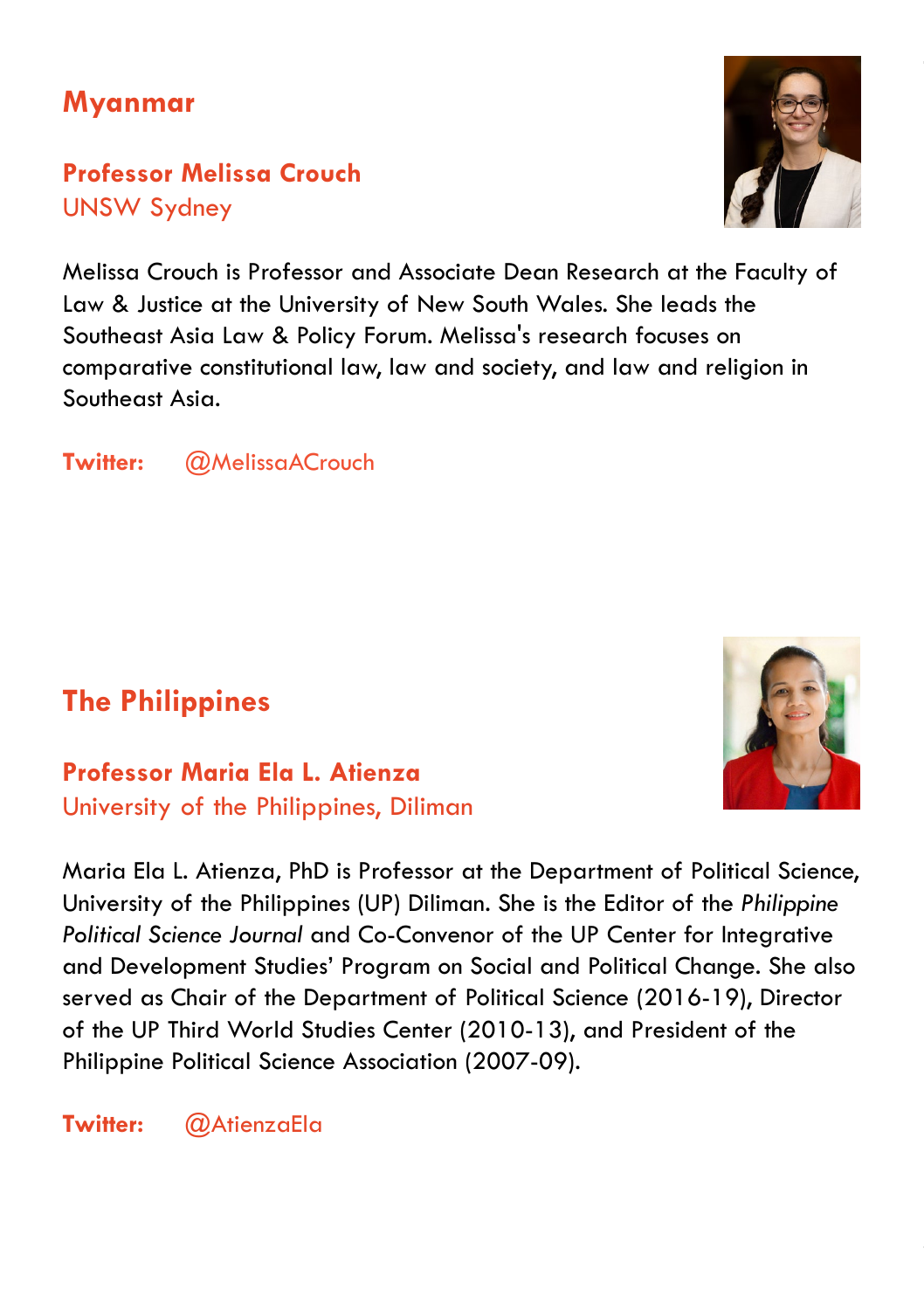## **Singapore**

### **Dr Elvin Ong** National University of Singapore

Elvin Ong is an Assistant Professor in the Department of Political Science at NUS. He was previously a Postdoctoral Fellow at the Centre for Southeast Asia Research, School of Public Policy and Global Affairs, University of British Columbia. He obtained his PhD in Political Science from Emory University, the MPhil in Politics (Comparative Government) from the University of Oxford, and a Double Degree in Business Management and Social Science from the Singapore Management University. He was named a 2019 Dan David Prize Scholar in Defending Democracy, and a 2018 Young Southeast Asia Fellow.

#### **Twitter:** @ElvinOngPolSci

## **Thailand**

### **Professor Duncan McCargo** University of Copenhagen

Duncan McCargo, Director of the Nordic Institute of Asian Studies and Professor of Political Science at the University of Copenhagen, is best known for his wide-ranging work on the politics of Thailand. Earlier books include the best-selling *The Thaksinization of Thailand* (with Ukrist Pathmanand, NIAS Press 2005), and the award-winning *Tearing Apart the Land: Islam and Legitimacy in Southern Thailand* (Cornell 2008). More recently, he has published *Fighting for Virtue: Justice and Politics in Thailand* (Cornell 2019) and *Future Forward: The Rise and Fall of a Thai Political Party* (with Anyarat Chattharakul, NIAS Press 2020). A past president of the European Association for Southeast Asian Studies, Duncan co-founded the Columbia University-based New York Southeast Asia Network [\(www.nysean.org\)](http://www.nysean.org/) and has co-supervised 29 PhD students to successful completion.